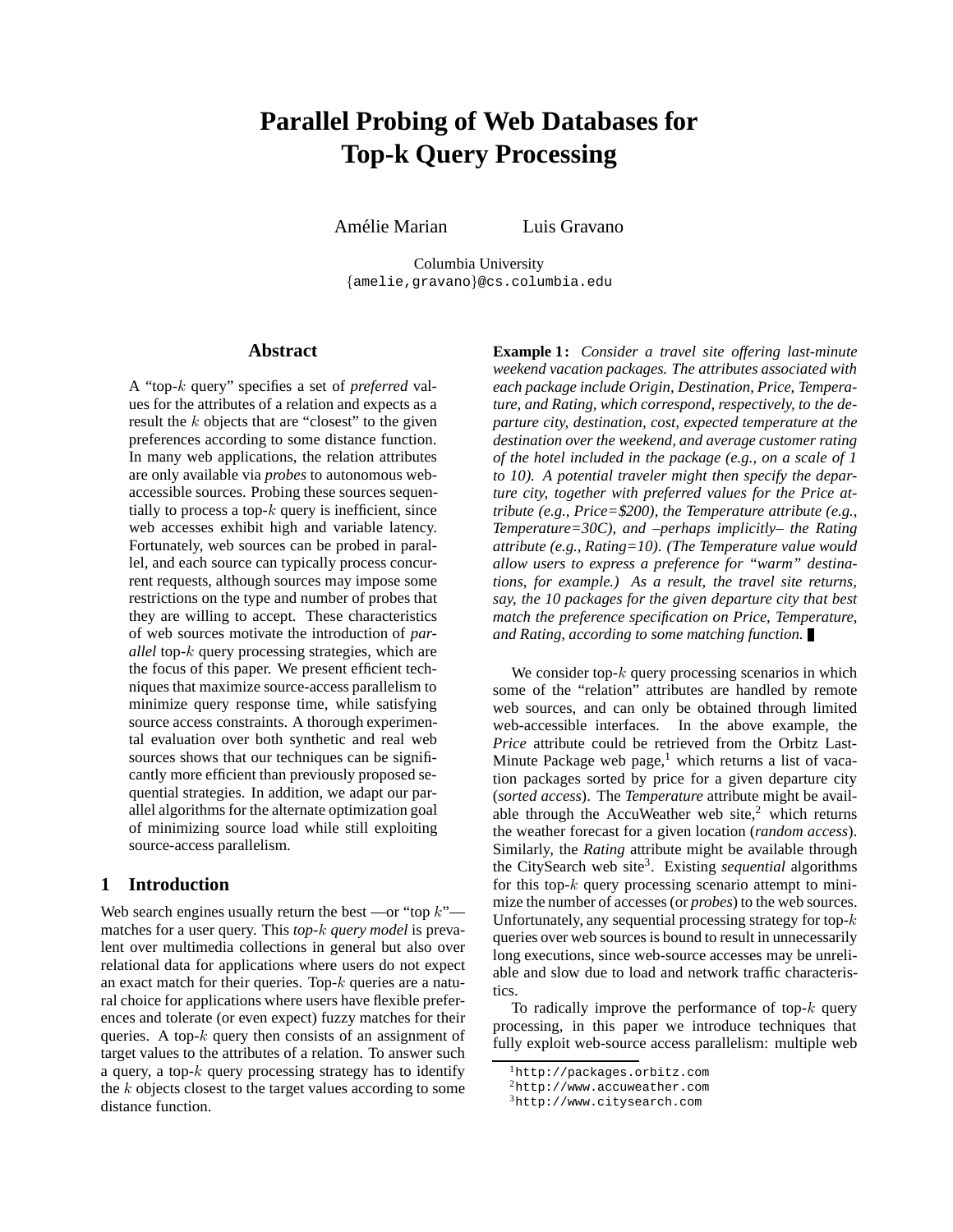sources can be accessed simultaneously and, furthermore, individual web sources can typically accept several concurrent accesses at a time. Our top-k query processing strategies then naturally exploit this potential probing parallelism to reduce query response time. A key challenge in the design of these strategies, however, is that sources may pose restrictions on the number of concurrent requests from a single user, to guarantee reasonable response times for all users. Query processing strategies over web sources should then take into account source-access constraints when designing a query execution plan. Furthermore, straightforward adaptations of sequential top- $k$  query processing algorithms to a parallel setting might either not exploit all available parallelism –leaving some sources underutilized– or not adapt dynamically to source congestion –leading to suboptimal source utilization. Some interesting ideas on top-k query parallelization have been recently proposed in the literature [3] (see Sections 4 and 7). However, to the best of our knowledge, our new parallel top-k query processing techniques are the first to be specifically tailored to minimize query response time in the presence of sourceaccess constraints. Our main contributions are as follows:

- We define a realistic source-access model that considers constraints on concurrent accesses that sources might enforce (Section 2).
- We introduce top- $k$  query processing strategies that exploit the inherently parallel access nature of web sources to minimize query response time, while observing source-access constraints (Section 3).
- We present an experimental evaluation of our parallel top- $k$  query processing techniques using both synthetic and real web sources (Section 5). Our parallel techniques manage to achieve close to the maximum theoretical speedup over their sequential counterparts.
- We discuss algorithms for the alternate optimization goal of minimizing source load while still exploiting source-access parallelism.

The rest of the paper is structured as follows: Section 2 defines our query and source model. Section 3 presents our new parallel top- $k$  processing strategies for minimizing response time. Then, Section 4 introduces the data sets and metrics that we use to experimentally evaluate our strategies in Section 5. Section 6 discusses algorithms that aim at minimizing source load rather than query response time. Finally, Sections 7 and 8 review related work and conclude the paper.

# **2 Background and Problem Statement**

The focus of this paper is on parallel query processing techniques for *top-*k *queries* over web-accessible sources. In this section, we define the top- $k$  query model (Section 2.1) and the source interface that we assume, with its associated access times and source-access constraints (Section 2.2). We also introduce notation (Section 2.3) and the problem that we address in this paper (Section 2.4).

## **2.1 Query Model**

Unlike queries in traditional relational systems, for which the result is a set of tuples, a top-k query returns an *ordered* list of objects, where the ordering is based on how closely each object matches the query. Furthermore, the answer to a top- $k$  query consists only of the  $k$  objects that match the query the closest. We use the same query model as in [2], which we review next.

A top- $k$  query over a relation  $R$  simply specifies target values for attributes  $A_1, \ldots, A_n$  of R. Given a top-k query  $q = \{A_1 = q_1, \ldots, A_n = q_n\}$  over a relation R, the score that each object t in R receives for  $q$  is a function of t's score for each individual attribute  $A_i$  with target value  $q_i$ , which we denote as  $Score_{A_i}(q_i, t)$  and assume to be normalized in the  $[0, 1]$  range. To combine these individual attribute scores into a final score for each object, each attribute  $A_i$  has an associated weight  $w_i$  indicating its relative importance in the query. The final score  $Score(q, t)$  for object  $t$  is then defined as a weighted sum of the individual scores.<sup>4</sup> The result of a top- $k$  query is the ranked list of the k objects with highest *Score* value, where ties are broken arbitrarily.

## **2.2 Source Model**

Web sources offer several interfaces to access object scores for a given user query. Conceptually, the two most common such interfaces are *sorted access*, which returns a sorted list of objects ranked by score for a given query q, and *random access*, which returns the score of a particular input object for  $q$  [5, 6]. The web sources that we consider in this paper can support one or both access interfaces:

**Definition 1: [Source Types and Access Time]** *Consider* an attribute  $A_i$  with target value  $q_i$  in a top-k query q. As*sume further that* A<sup>i</sup> *is handled by a source* S*. We say that*  $S$  *is an S-Source if, given*  $q_i$ *, we can obtain from*  $S$  *a* list of objects sorted in descending order of Score<sub>A<sub>i</sub></sub> by (re*peated) invocation of a* getNext $(q_i)$  *probe interface with cost* tS(S)*. (*tS *stands for "sorted-access time.") Alternatively, assume that*  $A_i$  *is handled by a source*  $R$  *that returns scoring information only when prompted about individual objects. In this case, we say that* R *is an R-Source.* R *provides random access on*  $A_i$  *through a* getScore $(q_i, t)$ *probe interface, where* t *is a set of attribute values that identify the object in question, with cost*  $tR(R)$ . ( $tR$ *stands for "random-access time.") Finally, we say that a source that provides both sorted and random access is an SR-Source.*

The top- $k$  evaluation strategies that we consider do not allow for "wild guesses" [6]: an object must be "discovered" under sorted access before it can be probed using random access. Therefore, we need to have at least one

<sup>4</sup>Our model and associated algorithms can be adapted to handle other scoring functions (e.g., min), which we believe are less meaningful than weighted sums for the applications that we consider.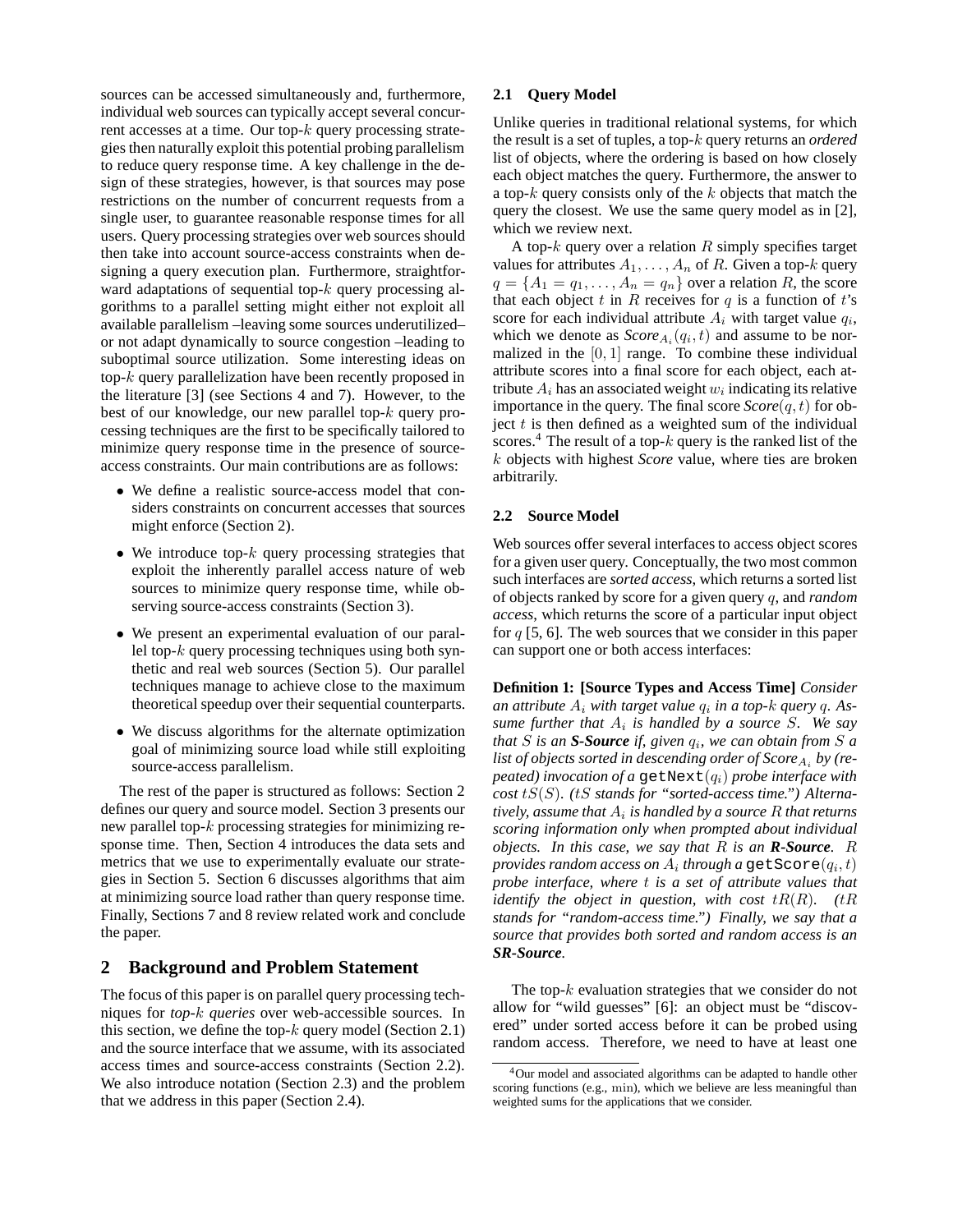source with sorted access capabilities to discover new objects. In this paper, we assume that we have one or more *SR-Source*s available, plus arbitrarily many *R-Source*s (see Section 7 for further discussion on this subject).

On the web, sources can typically handle multiple queries in parallel. In this paper, we will produce efficient top- $k$  query processing techniques that exploit this websource functionality and potentially query each source with multiple probes at a time. However, our techniques must avoid sending large numbers of queries to sources. More specifically, our query processing strategies must be aware of any access restrictions that the sources in a realistic web environment might impose. Such restrictions might be due to network and processing limitations of a source, which might bound the number of concurrent queries that it can handle. This bound might change dynamically, and could be relaxed (e.g., at night) when source load is lower.

**Definition 2: [Source-Access Constraints]** *Let* R *be a source that supports random accesses. We refer to the maximum number of concurrent random accesses that a top-*k *query processing technique can issue to* R *as pR(R), where*  $pR(R) \geq 1$ *. In contrast, sorted accesses to a source are sequential by nature (e.g., matches 11-20 are requested only after matches 1-10 have been computed and returned), so we assume that we submit* getNext *requests to a source sequentially when processing a query. However, random accesses can proceed concurrently with sorted access: we will have at most one outstanding sorted access request to a specific SR-Source* S *at any time, while we can have up to* pR(S) *outstanding random-access requests to this same source, for a total of up to*  $1 + pR(S)$  *concurrent accesses.* 

## **2.3 Notation**

At a given point in time during the evaluation of a top- $k$ query  $q$ , we might have partial score information for an object, after having probed the object for some sources but not for others:

- $\bullet$   $U(t)$ , the *score upper bound* for an object t, is the maximum score that  $t$  might reach for  $q$ , consistent with the information already available for  $t$ .  $L(t)$  is the corresponding *score lower bound*.
- $E(t)$ , the *expected score* of an object t, is the score that  $t$  would get for  $q$  if  $t$  had the "expected" score for every attribute  $A_i$  not yet probed for t. In absence of further information, the expected score for  $A_i$  is assumed to be 0.5 if its associated source  $D_i$  is an *R*-Source, and  $\frac{s_{\ell}(i)}{2}$  if  $D_i$  is an *SR-Source*, where  $s_{\ell}(i)$  is the *Score*<sub>A<sub>i</sub> score of the last object retrieved</sub> from  $D_i$  via sorted access. (Initially,  $s_{\ell}(i)=1.$ ) <sup>5</sup>

We refer to the set of all objects available through the *SR-Source*s as the *Objects* set. Additionally, we assume that all sources  $D_1, \ldots, D_n$  "know about" all objects in *Objects*. In other words, given a query  $q$  and an object  $t \in Objects$ , we can probe  $D_i$  and obtain the score corresponding to q and t for attribute  $A_i$ , for all  $i = 1, \ldots, n$ . Of course, this is a simplifying assumption that is likely not to hold in practice, where each source might be autonomous and not coordinated in any way with the other sources. In this case, we simply use a default value for  $t$ 's score for attribute  $A_i$ .

## **2.4 Problem Statement**

We consider processing a top-k query over  $n_{sr}$  *SR-Sources*  $D_1, \ldots, D_{n_{sr}}$  ( $n_{sr} \geq 1$ ) and  $n_r$  *R-Sources*  $D_{n_{sr}+1}, \ldots$ ,  $D_n$  ( $n_r \geq 0$ ), where  $n = n_{sr} + n_r$  is the total number of sources. Each source  $D_i$  has associated probe times as in Definition 1, and can process at most  $pR(D_i)$  concurrent random accesses for the query at any given time, with  $pR(D_i) \geq 1$  as in Definition 2. In contrast, since sorted access is sequential by nature, each *SR-Source* can process no more than one sorted access for the query at any given time. We focus on returning the top- $k$  objects for the query as fast as possible. Thus, we will define algorithms that aim at *minimizing the total parallel query processing time, while observing the concurrent-access constraints imposed by each source*. In Section 6 we discuss an alternate cost model in which algorithms aim at minimizing source load rather than query response time.

# **3 Minimizing Response Time**

In this section, we focus on top- $k$  query processing algorithms that attempt to minimize query response time. We first discuss existing algorithms designed for a sequentialprocessing scenario (Section 3.1). Then, we present our new parallel top-k query processing strategies that observe source-access constraints (Section 3.2).

#### **3.1 Sequential-Processing Scenario**

Sequential top- $k$  query processing algorithms can have at most one outstanding (random- or sorted-access) probe at any given time. When a probe completes, a sequential strategy chooses either to perform sorted access on a source to potentially obtain unseen objects, or to pick an already seen object, together with a source for which the object has not been probed, and perform a random-access probe on the source to get the corresponding score for the object.

Strategies for a sequential processing scenario differ in their choice of probes. The *TA* algorithm by Fagin et al. [6] retrieves objects for a top- $k$  query via sorted access, and completely probes a retrieved object via random access before probing a new object. $6$  The process ends when the

<sup>5</sup>Several techniques can be used for estimating score distribution (e.g., via sampling) but this topic is beyond the scope of this paper.

<sup>6</sup>Strictly speaking, the high level description of *TA* in [6] is compatible with implementations in which accesses on multiple sources are allowed to proceed in parallel. In fact, in Section 4.3 we discuss a parallel implementation of *TA* that we use in our experiments in which both sorted and random accesses are allowed to proceed in parallel to minimize query response time.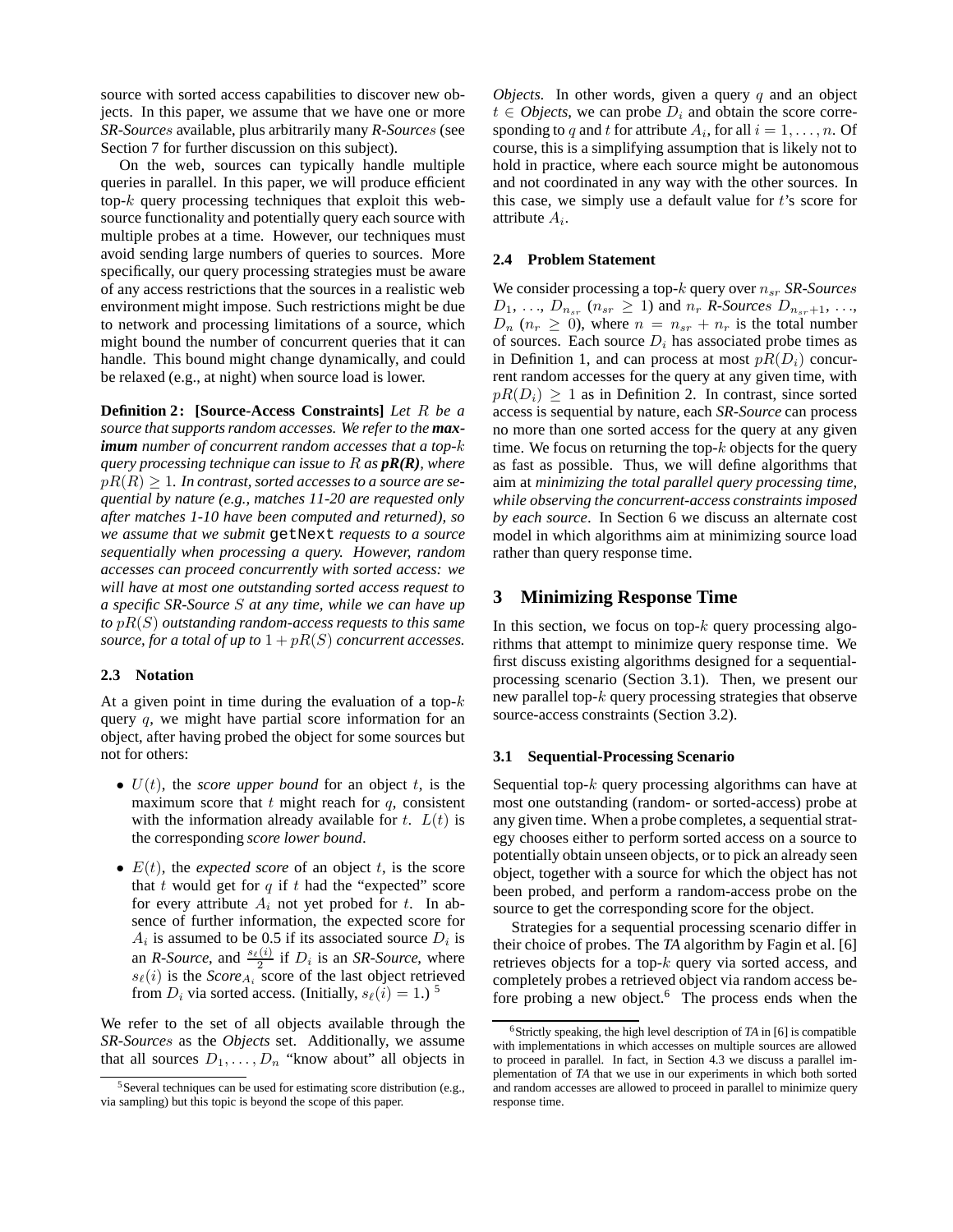score of no unseen object can exceed that of the best  $k$  objects already seen (which have been fully probed). In summary, when a probe completes, *TA* can either (a) perform a sorted-access probe on a source if the "current" object has been fully probed, or (b) perform a random-access probe on the current object.

The *TA* algorithm completely probes each object that is processed. In contrast, the *Upper* algorithm by Bruno et al. [2] allows for more flexible probe schedules in which sorted and random accesses can be interleaved even when some objects have only been partially probed. When a probe completes, *Upper* decides whether to perform a sorted-access probe on a source to get new objects, or to perform the "most promising" random-access probe on the "most promising" object that has already been retrieved via sorted access. More specifically, *Upper* exploits the following property to make its choice of probes [2]:

**Property 1:** *Consider a top-*k *query* q*. Suppose that at some point in time Upper has retrieved some objects via sorted access from the SR-Source*s *and obtained additional attribute scores via random access for some of these objects.* Consider an object  $t \in Object$  whose score upper *bound* U(t) *is strictly higher than that of every other object*  $(i.e., U(t) > U(t') \; \forall t' \neq t \in Objects$ , and such that t has *not been completely probed. Then, at least one probe will have to be done on* t *before the answer to* q *is reached:*

- *If* t *is one actual top-*k *object, then we need to probe all of its attributes to return its final score for* q*.*
- *If* t *is not one of the actual top-*k *objects, its upper bound* U(t) *is higher than the score of any of the top* $k$  *objects. Hence t requires further probes so that*  $U(t)$ *decreases before a final answer can be established.*<sup>7</sup>

Exploiting this property, *Upper* chooses to probe the object with the highest score upper bound, since this object will have to be probed at least once before a top- $k$  solution can be reached. After the object to probe next is picked, the choice of source to probe for the object is influenced by factors such as the access time and the query weight associated with each source. In summary, when a probe completes, *Upper* can either (a) perform a sorted-access probe on a source if the unseen objects have the highest score upper bound, or (b) select both an object and a source to probe next, guided in both cases by Property 1.

*TA* and *Upper* are two state-of-the-art processing algorithms for top- $k$  queries. (We discuss others later.) These algorithms do not exploit all the inherent parallelism with which we can access web sources: multiple web sources can be accessed in parallel, and typically web sources accept several concurrent accesses at a time. In the next section, we exploit this observation and present novel parallel processing algorithms for top- $k$  queries. We will focus on adaptations of *Upper* for our parallel scenario, and defer the discussion on *TA* until Section 4.3.

## **3.2 Parallel-Processing Scenario**

The focus of this section is on parallel top- $k$  query processing techniques that minimize query response time in the presence of source-access constraints. As explained, each source  $D_i$  can process up to  $pR(D_i)$  random accesses concurrently. Whenever the number of outstanding probes to a source  $D_i$  falls below  $pR(D_i)$ , a parallel processing strategy can decide to send one more probe to  $D_i$ . Maximizing source-access parallelism helps reduce query processing time. Unlike in the sequential scenario in which strategies decide on object-source pairs to probe, our parallelscenario strategies choose which object to probe *for the available source*. In this section we first present *pDynamic*, a parallelization of *Upper* for our scenario (Section 3.2.1). As we argue (and show experimentally in Section 5.1), *pDynamic* requires expensive probe scheduling and results in poor overall performance. To address these limitations, we modify *pDynamic* and present *pUpper*, a parallel algorithm that results in efficient query executions while observing source-access constraints (Section 3.2.2).

## **3.2.1 The pDynamic Strategy**



Figure 1: An execution step of *pDynamic*.

As discussed above, a parallel query processing strategy might react to a source  $D_i$  having fewer than  $pR(D_i)$ outstanding probes by picking an object to probe on  $D_i$ . A direct way to parallelize the *Upper* algorithm suggests itself: every time a source  $D_i$  becomes underutilized, we pick the object  $t$  with the highest upper bound among those objects that need to be probed on  $D_i$  according to *Upper*. Figure 1 shows an example execution step of the resulting parallel algorithm, *pDynamic*. In the example, when a source  $D_2$  is done processing a probe on object  $o_1$ , we use *Upper*'s probe selection criteria to determine the best object to probe for  $D_2$  ( $o_3$  in this case). We now discuss in detail this new algorithm, which is outlined in Figure 2.

*pDynamic* is aggressive with respect to sorted accesses: the algorithm attempts to always have exactly one outstanding sorted-access request per *SR-Source*  $D_i$  (sorted accesses are sequential by nature; see Definition 2). As soon as a sorted access to  $D<sub>i</sub>$  completes, a new one is sent until all needed objects are retrieved from  $D_i$  (Steps 2-4). When a random access to  $D_i$  is available (i.e., when fewer than  $pR(D_i)$  outstanding accesses on  $D_i$  are being performed), *pDynamic* selects an object (see below) and sends the corresponding random-access probe to  $D_i$  (Steps 5-8). Source accesses are performed by calling pGetNext (Step 4) and pGetScore (Step 8), which are asynchronous versions of the getNext and getScore source interfaces (Defini-

<sup>&</sup>lt;sup>7</sup>Reference [3] independently presented a top- $k$  query processing algorithm that is based on a similar property. (See Sections 4 and 7 for further discussion.)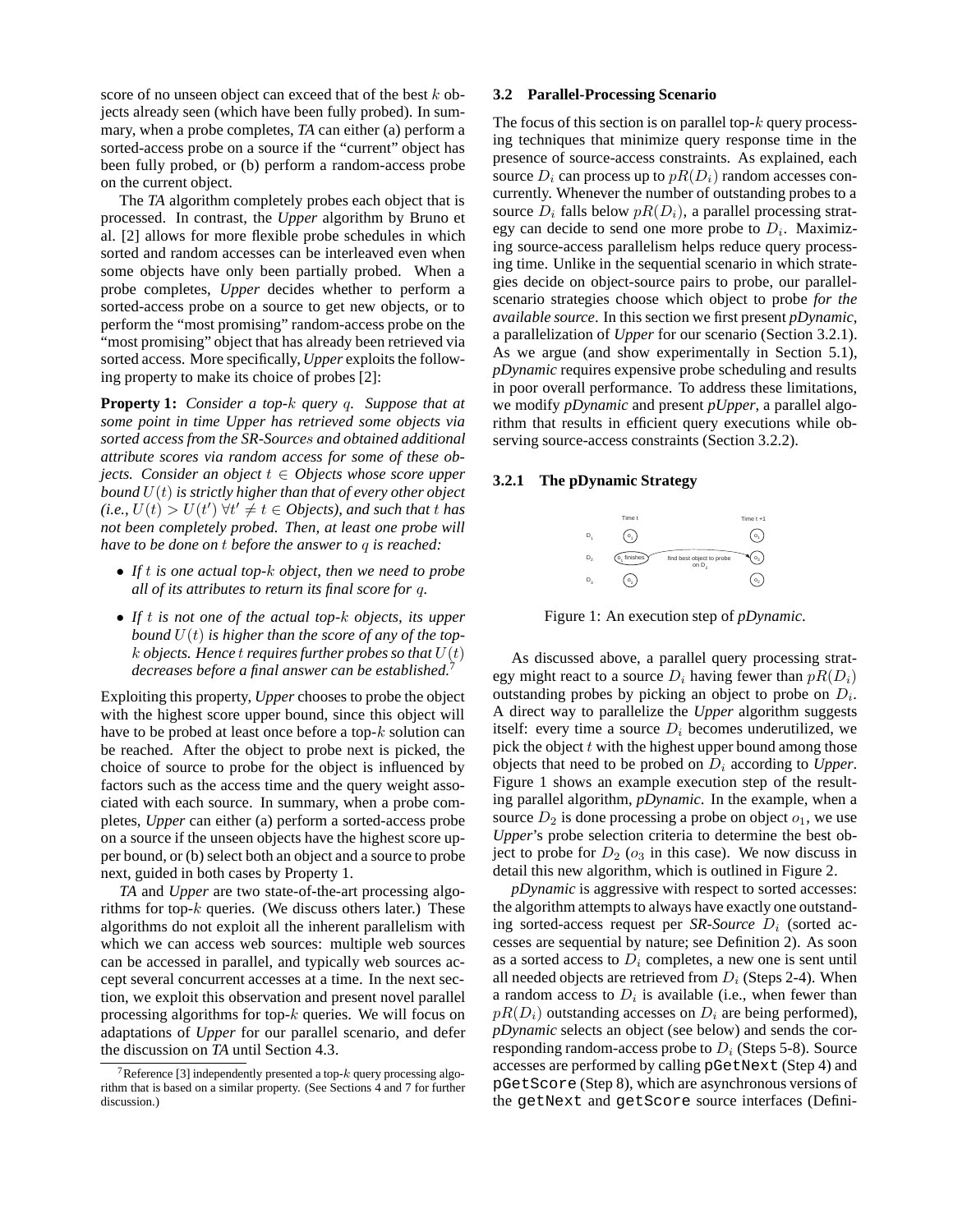| Algorithm pDynamic (Input: top- $k$ query $q$ ) |  |  |  |
|-------------------------------------------------|--|--|--|
| $(01)$ Repeat                                   |  |  |  |

| (02)              | For each SR-Source $D_i$ ( $1 \le i \le n_{sr}$ ):  |
|-------------------|-----------------------------------------------------|
| (03)              | If no sorted access is being performed on $D_i$ and |
|                   | more objects are available from $D_i$ for q:        |
| (04)              | Call $pGetNext(D_i, q)$ asynchronously              |
| (05)              | For each source $D_i$ (1 $\leq i \leq n$ ):         |
| (06)              | While fewer that $pR(D_i)$ random accesses are      |
|                   | being performed on $D_i$ :                          |
| (07)              | Select object t to probe for $D_i$ (see text)       |
| <b>CONTRACTOR</b> |                                                     |

(08) Call  $pGetScore(D_i, q, t)$  asynchronously

 $(09)$  Until we have identified  $k$  top objects

(10) Return the top- $k$  objects along with their scores

#### Figure 2: Algorithm *pDynamic.*

#### *Function SelectBestSubset (Input: object* t*)*

| (01) Let $t'$ be the object with the $kth$ largest expected         |
|---------------------------------------------------------------------|
| score, and let $T = E(t')$                                          |
| $(02)$ If $E(t) > T$ :                                              |
| Define $S \subseteq \{D_1, \ldots, D_n\}$ as the set of all<br>(03) |
| sources not yet probed for t                                        |

(04) Else:

(05) Define  $S \subseteq \{D_1, \ldots, D_n\}$  as the set of sources not yet probed for t such that (i)  $U(t) < T$ if each source  $D_j \in S$  were to return the expected value for t, and (ii) the time  $\sum_{D_j \in S} eR(D_j, t)$ is minimum among the source sets with this property

 $(06)$  Return  $S$ 

#### Figure 3: Function *SelectBestSubset.*

tion 1); these asynchronous calls allow the query processing algorithm to continue without waiting for the source accesses to complete. pGetNext and pGetScore send the corresponding probes to the sources, wait for their results to return, and update the appropriate data structures with the new information. *pDynamic* terminates when the top- $k$  objects are identified, i.e., when no object can have a final score greater than that of any of the current top- $k$ objects (Step 9).

To select which object to probe next for a source  $D_i$ (Step 7 of Figure 2), *pDynamic* uses the *SelectBestSubset* function shown in Figure 3. This function attempts to predict what probes will be performed on an object  $t$  before the top-k answer is reached: (1) if t is expected to be one of the top- $k$  objects, all random accesses on sources for which t's attribute score is missing will be considered (Step 3); otherwise (2) only the fastest subset of probes expected to help discard  $t$  –by decreasing  $t$ 's score upper bound below the  $k^{th}$  (expected) object score– are considered (Step 5). *SelectBestSubset* bases its choices on the known attribute scores of object  $t$  at the time of the function invocation, as well as on the *expected access time*  $eR(D_j, t)$  for each source  $D_i$  not yet probed for t.  $eR(D_i, t)$  is the sum of two terms:

- 1. The time  $wR(D_i, t)$  that object t will have to "wait in line" before being probed for  $D_j$ : any object t' with  $U(t') > U(t)$  that needs to be probed for  $D_j$  will do so before t. Then, if  $\text{precede}(D_j, t)$  denotes the number of such objects, we can define  $wR(D_i, t)$  =  $\lfloor \frac{precede(D_j,t)}{pR(D_j)} \rfloor \cdot tR(D_j).$
- 2. The time  $tR(D_j)$  to actually perform the probe.

The time 
$$
eR(D_j, t)
$$
 is then equal to:

$$
eR(D_j, t) = wR(D_j, t) + tR(D_j)
$$
  
= 
$$
tR(D_j) \cdot (\lfloor \frac{preede(D_j, t)}{pR(D_j)} \rfloor + 1)
$$

Without factoring in the  $wR$  waiting time, all best subsets tend to be similar and include only sources with high weight in the query and/or with low access time  $tR$ . Considering the waiting time is critical to *dynamically account for source congestion*, and allows for slow sources or sources with low associated query weight to be used for some objects, thus avoiding wasting resources by not taking advantage of all available concurrent source accesses.

In Step 7, *pDynamic* considers the object  $t$  with the highest score upper bound (Property 1), and computes its best subset. If an available source  $D_i$  is in *SelectBestSubset(t)*, then *pDynamic* sends a random-access probe to  $D_i$ for t. Otherwise, the algorithm considers the object with the next highest score upper bound, and so on, until an object that contains  $D_i$  in its best subset is found. If no object to probe for  $D_i$  is found (which can happen if, for example, all known objects have already been probed for  $D_i$ ), no probe is sent to  $D_i$  and *pDynamic* processes the next source to become available.

The *pDynamic* strategy is expensive in local computation time: it might require several calls to *SelectBestSubset* each time a random-access source becomes available, and *SelectBestSubset* takes time exponential in the number of sources. To reduce local processing time, we could modify *pDynamic* so that it computes the L next best objects to probe for a source  $D_i$  at a time, for a parameter  $L$  that regulates the "granularity" at which the algorithm makes decisions. Although this modification would save local processing time, we can devise a more efficient algorithm based on the following observation: whenever *pDynamic* invokes *SelectBestSubset* to schedule probes for a source  $D_i$ , the algorithm obtains information on the best probes to perform for  $D_i$  *as well as for other sources.* Since *pDynamic* attempts to schedule probes for just one source at any given time, it discards the information on valuable probes to the other sources, which results in redundant computation when these other sources become underutilized and can then receive further probes. We now show how we can exploit this observation to design an efficient parallel processing algorithm for top- $k$  queries.

## **3.2.2 The pUpper Strategy**

We now present *pUpper*, a new parallel top-k processing algorithm that precomputes sets of objects to probe for each source. When a source becomes available, *pUpper* checks whether an object to probe for that source has already been chosen. If not, *pUpper* recomputes objects to probe for *all sources*, as shown in Figure 4. This way, earlier choices of probes on any source might be revised in light of new information on object scores: objects that appeared "promising" earlier (and hence that might have been scheduled for further probing) might now be judged less promising than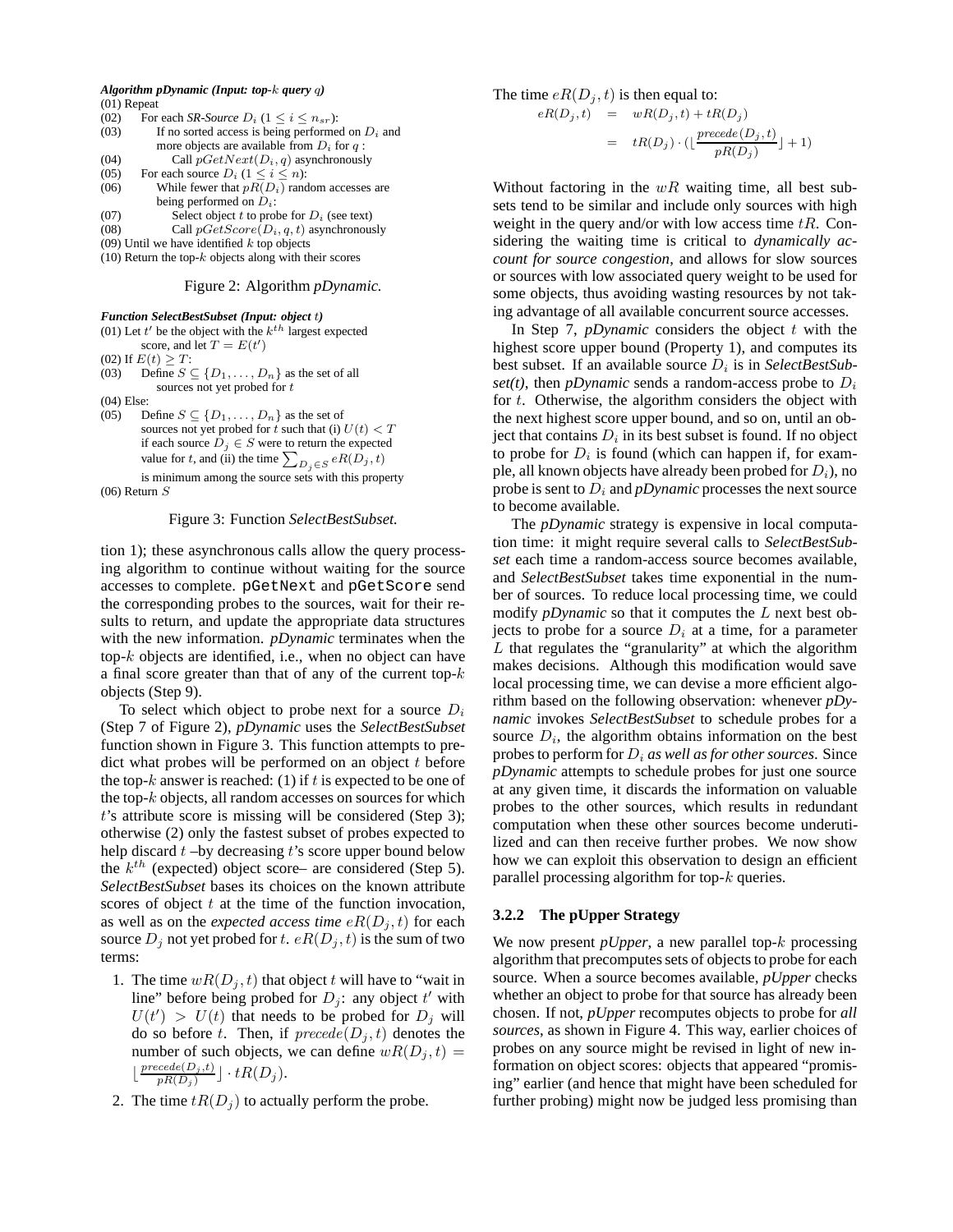

Figure 4: An execution step of *pUpper*.

#### *Algorithm pUpper (Input: top-*k *query* q*)* (01) Repeat

| (02) | For each <i>SR-Source</i> $D_i$ (1 $\lt i \lt n_{sr}$ ): |
|------|----------------------------------------------------------|
| (03) | If no sorted access is being performed on $D_i$ and      |
|      | more objects are available from $D_i$ for q:             |
| (04) | Call $pGetNext(D_i, q)$ asynchronously                   |
| (05) | For each source $D_i$ $(1 \leq i \leq n)$ :              |
| (06) | While fewer that $pR(D_i)$ random accesses are           |
|      | being performed on $D_i$ :                               |
| (07) | If $Queue(D_i) = \emptyset$ :                            |
| (08) | GenerateQueues()                                         |
| (09) | Else:                                                    |
| (10) | $t = Dequeue(D_i)$                                       |
| (11) | Call $pGetScore(D_i, q, t)$ asynchronously               |
|      | $(12)$ Until we have identified k top objects            |
|      | $(13)$ Return the top-k objects along with their scores  |

Figure 5: Algorithm *pUpper*.

other objects after some probes complete. By choosing several objects to probe for every source in a single computation, *pUpper* drastically reduces local processing time.

The *pUpper* algorithm (Figure 5) associates a queue with each source for random access scheduling. The queues are regularly updated by calls to the function *GenerateQueues* (Figure 6). During top-k query processing, if a source  $D_i$  is available, *pUpper* checks the associated random-access queue  $Queue(D_i)$ . If  $Queue(D_i)$  is empty, then all random access queues are regenerated (Steps 7-8 in Figure 5). If  $Queue(D_i)$  is not empty, then simply a probe to  $D_i$  on the first object in  $Queue(D_i)$  is sent (Step 9-11). To avoid repeated calls to *GenerateQueues* when a random access queue is continuously empty (which can happen, for example, if all known objects have already been probed for its associated source), a queue left empty from a previous execution does not trigger a new call to *GenerateQueues*.

To allow for dynamic queue updates at regular intervals, and to ensure that queues are generated using recent information, we define a parameter  $L$ , which indicates the length of the random-access queues generated by the *GenerateQueues* function. A call to *GenerateQueues* to populate a source's random-access queue provides up-to-date information on current best objects to probe for all sources, therefore *GenerateQueues* regenerates all random-access queues. An object  $t$  is only inserted into the queues of the sources returned by the *SelectBestSubset(t)* function of Section 3.2.1 (Steps 6-8 in Figure 6). Additionally, as in *pDynamic*, objects are considered in the order of their score upper bound (Step 5).

*pUpper* precomputes a list of objects to access per

#### *Function GenerateQueues()*

- (01) Let Considered be the set of objects with score upper bounds greater than the  $k^{th}$  largest score lower bound
- (02) For each source  $D_i$   $(1 \le i \le n)$ :<br>(03) Empty  $Queue(D_i)$
- Empty  $Queue(D_i)$
- (04) While  $Considered \neq \emptyset$  and
- $\exists i \in \{1, ..., n\} : |Queue(D_i)| < L$ :
- (05) Extract  $t_H$  from *Considered* such that:
- $U(t_H) = \max_{t \in Considered} U(t)$
- (06)  $S = SelectBestSubset(t_H)$ <br>(07) For each source  $D_i \in S$ :
- For each source  $D_i \in S$ :
- (08) If  $|Queue(D_i)| < L$ :  $Enqueue(D_i, t_H)$

Figure 6: Function *GenerateQueues*.

source, based on expected value information. Of course, during processing the best subset for an object might vary, and *pUpper* might perform "useless" probes. Parameter L regulates the tradeoff between queue "freshness" and local processing time, since  $L$  determines how frequently the random access queues are updated and how reactive *pUpper* is to new information. We explore values for L experimentally and report our conclusions in Section 5.1.

# **4 Experimental Setting**

In this section, we define the synthetic sources (Section 4.1), real web sources (Section 4.2), techniques we compare (Section 4.3), and metrics (Section 4.4) that we use to evaluate the strategies of Section 3.

#### **4.1 Synthetic Sources**

We generate a number of synthetic *SR-Source*s and *R-Source*s for our experiments. The attribute values for each object are generated using one of the three following distributions:

**Uniform:** Attributes are independent of each other and attribute values are uniformly distributed (default setting).

**Gaussian:** Attributes are independent of each other and attribute values are generated from five overlapping multidimensional Gaussian bells [13].

**Correlated:** We divided sources into two groups and generated attribute values so that object attributes values from sources within the same group are correlated. In each group, the attribute values for a "base" source are generated using a uniform distribution. The attribute values for an object for the other sources in a group are picked from a short interval around the object's attribute value in the "base" source. Our default *Correlated* data set consists of two groups of three sources each.

We vary the number of *SR-Sources*  $n_{sr}$ , the number of  $R\text{-}Sources$   $n_r$ , the number of objects available through sorted access |*Objects*|, the random access time  $tR(D_i)$  for each source  $D_i$  (a random value between 1 and 10), the sorted access time  $tS(D_i)$  for each source  $D_i$  (a random value between 0.1 and 1), and the maximum number of parallel random accesses  $pR(D_i)$  for each source  $D_i$ . Table 1 lists the default value for each parameter. Unless we specify otherwise, we use this default setting.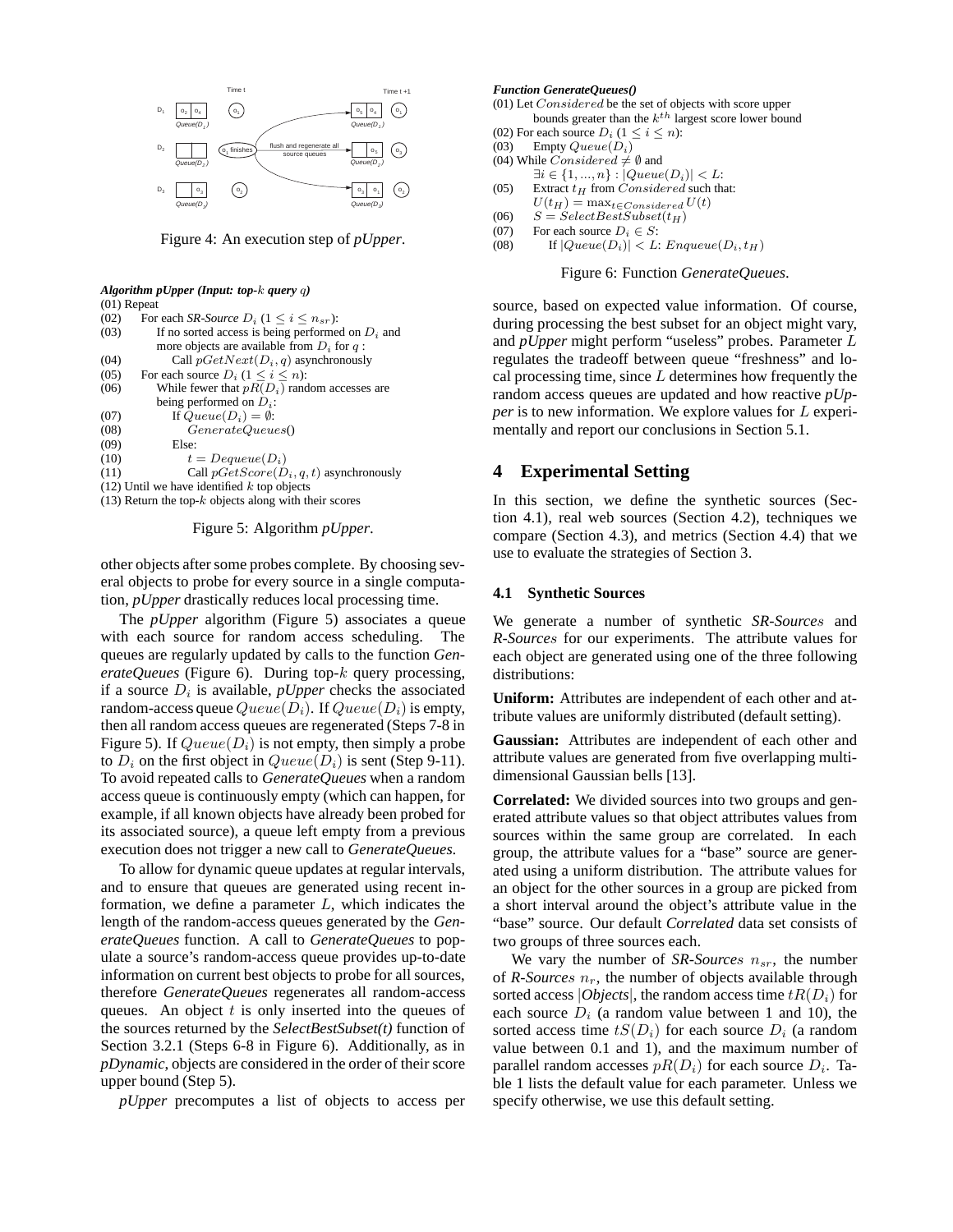|    | <b>Service</b><br>$l \in \tau$ | $\sim$<br>$\iota$ | <i><b>Dbjects</b></i> | しに | Jata Sets |
|----|--------------------------------|-------------------|-----------------------|----|-----------|
| υU |                                |                   | .000                  | ᅩ  | orm       |

Table 1: Default parameter values for experiments over synthetic data.

## **4.2 Real Web Sources**

In addition to experiments over synthetic data, we evaluated our algorithms over real, autonomous web sources. For this, we implemented a prototype of our algorithms to answer top-k queries about New York City restaurants. Our prototype is written in  $C_{++}$  and Python, using  $C_{++}$ threads and multiple Python subinterpreters to support concurrency. Users input a starting address and their desired type of cuisine (if any), together with importance weights for the following *R-Source* attributes: *SubwayTime* (handled by the SubwayNavigator site8), *DrivingTime* (handled by the MapQuest site<sup>9</sup>), *Popularity* (handled by the AltaVista search engine10; see below), *Food* (handled by the Zagat Review web site<sup>11</sup>), and *Price* (provided by the New York Times at the New York Today web site<sup>12</sup>). The Verizon Yellow Pages listing<sup>13</sup>, which for sorted access returns restaurants of the user-specified type sorted by shortest distance from a given address, is the only *SR-Source*. We approximate the "popularity" of a restaurant with the number of pages that mention this restaurant as reported by the AltaVista search engine. (This idea of using web search engines as a "popularity oracle" has been used before in the WSQ/DSQ system [7] and in [2].) Attributes *Distance*, *SubwayTime*, *DrivingTime*, and *Food* have "default" target values in the queries (e.g., a *DrivingTime* of 0 and a *Food* rating of 30). The target value for *Popularity* is arbitrarily set to 100 hits, while the *Price* target value is set to the least expensive value in the scale. In the default setting, the weights of all six sources are equal. In a real web environment, the access time  $tR$  for a source is usually not constant but rather depends on network traffic. We adapted techniques for estimating round trip time of network packets [10] to develop accurate adaptive estimates for  $tR$ .

## **4.3 Techniques for Comparison**

We compare the performance of our new *pDynamic* (Section 3.2.1) and *pUpper* (Section 3.2.2) algorithms against the following three techniques.

## *Upper***:** The sequential *Upper* technique [2] (Section 3.1).

*pTA***:** We adapted Fagin et al.'s *TA* algorithm [6] (Section 3.1) for our parallel scenario. The resulting parallel algorithm, *pTA*, probes objects in the order in which they are retrieved from the *SR-Source*s, while respecting sourceaccess constraints. Each object retrieved via sorted access is placed in a queue of discovered objects. When a source

 $D_i$  becomes available,  $pTA$  chooses which object to probe next for that source by selecting the first object in the queue that has not yet been probed for  $D_i$ . Additionally, *pTA* considers optimizations over *TA* so that it can stop probing an object whose score cannot exceed that of the best top-k objects already seen [2].

*MPro-Constraints***:** Chang and Hwang [3] recently presented the *MPro* algorithm, which is based on an independently introduced variation of Property 1. Specifically, their key observation is that the  $k$  objects with the highest score upper bounds all have to be probed before the final top-k solution is found. Chang and Hwang propose a parallelization of *MPro*, *Probe-Parallel MPro*, that simultaneously sends one probe for each of the  $k$  objects with the highest score upper bounds.<sup>14</sup> Thus, this strategy might result in up to  $k$  probes being sent to a single source, hence potentially violating source-access constraints. To observe such constraints, we adapt *Probe-Parallel MPro* so that we block a probe for a chosen object if issuing the probe would violate the access constraints on the associated source.

There are some key differences between *MPro* and *Upper*. Unlike *Upper*, *MPro* uses a "global" probe scheduling where the source-access order is the same for every object. Also, to determine the global schedule, Chang and Hwang resort to an initial object sampling phase. This sampling step is not appropriate for our scenario for two reasons: (1) we cannot easily extract an unbiased, random object sample from the type of web sources that we consider. (*MPro* was designed to optimize the execution of *local expensive predicates*.) Nevertheless, we implemented and experimented with the *MPro* sampling approach over our synthetic sources, and observed that (2) the source ordering guidelines derived via sampling seem not to be effective for weighted-sum scoring functions. Sampling was used primarily in conjunction with *min* as the scoring function in [3], where each individual score is often enough to discard many objects and hence sources can effectively be ordered as a function of their "selectivity." In contrast, the individual selectivity of sources for a weighted-sum scoring function is less useful, as we concluded experimentally. To still be able to compare against (an adaptation of) *MPro*, we replace the sampling-based source scheduling step in [3] with an alternate approach that ranks sources based on their weight/access-time ratio. Finally, note that *MPro* handles only one *SR-Source* (and multiple *R-Source*s), so we restrict our comparison with this technique to this setting. We refer to the resulting parallel technique as *MPro-Constraints*.

## **4.4 Evaluation Metrics**

To understand the relative performance of the various top- $k$ processing techniques over synthetic sources, we time the two main components of the algorithms:

 $\bullet$   $t_{probes}$  is the time spent accessing the remote sources.

<sup>8</sup>http://www.subwaynavigator.com

<sup>9</sup>http://www.mapquest.com

<sup>10</sup>http://www.altavista.com

<sup>11</sup>http://www.zagat.com

<sup>12</sup>http://www.nytoday.com

<sup>13</sup>http://www.superpages.com

<sup>14</sup>Chang and Hwang proposed a second parallelization of *MPro* that is not applicable to our web-source setting; see Section 7.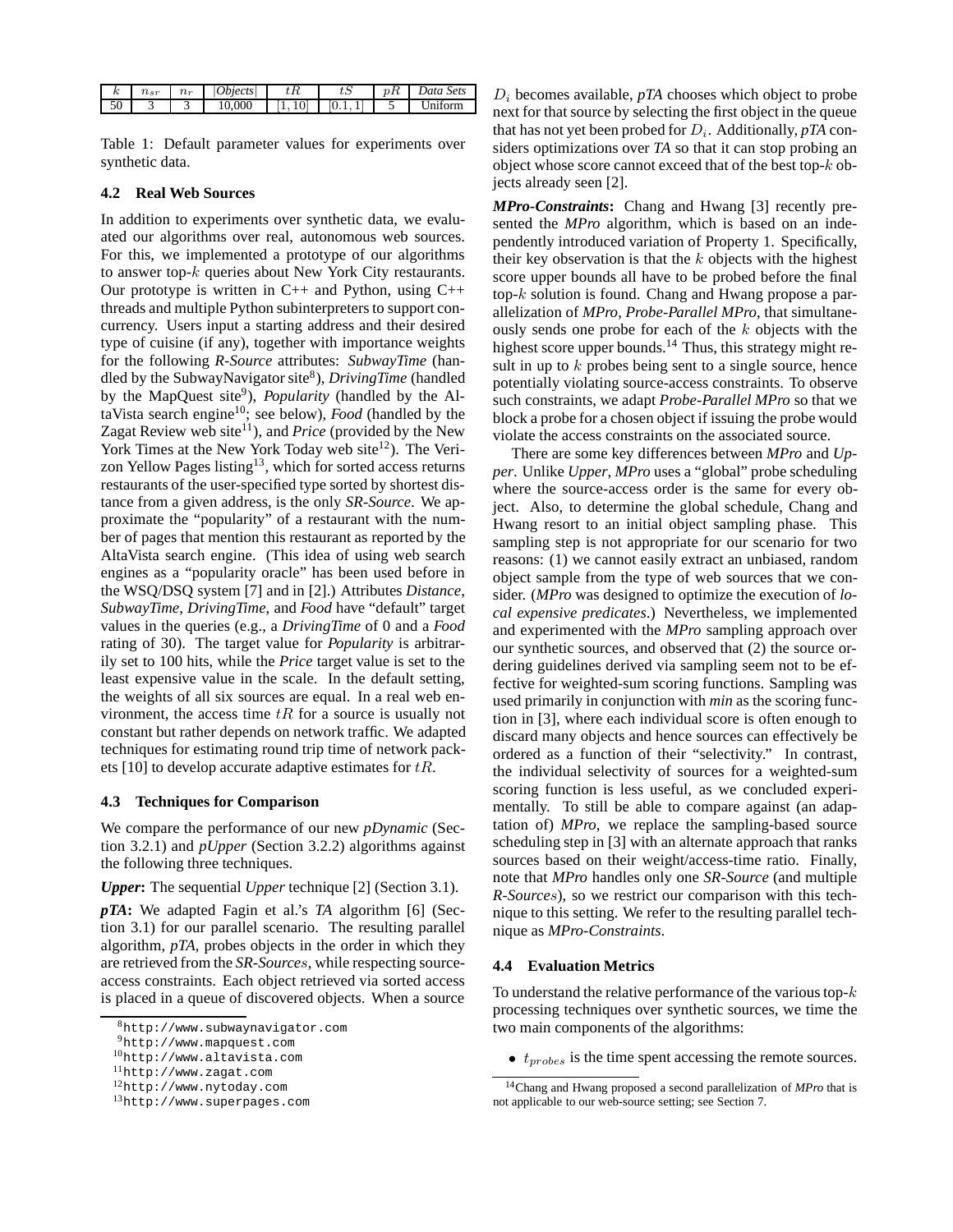$\bullet$   $t_{local}$  is the time spent locally scheduling remote source accesses, in seconds.

While source access and local scheduling happen in parallel, it is revealing to analyze the  $t_{probes}$  and  $t_{local}$  times associated with the query processing techniques separately, since the techniques that we consider differ significantly in the amount of local processing time they require. For the experiments over the real-web sources, we report the total query execution time:

•  $t_{total}$  is the total time spent executing a top-k query, in seconds, including both remote source access and scheduling.

We also report the number of random probes issued by each technique:<sup>15</sup>

•  $|probes|$  is the total number of random probes issued during a top- $k$  query execution.

Finally, we quantify the extent to which our parallel techniques exploit the available source-access parallelism. Consider *Upper*, the best sequential algorithm according to the experimental evaluation presented in [2, 8]. Ideally, parallel algorithms would keep sources "humming" by accessing them in parallel as much as possible. At any point in time, up to  $n_{sr} + \sum_{i=1}^{n} pR(D_i)$  concurrent source accesses can be in progress. Hence, if  $t_{Upper}$  is the time that *Upper* spends accessing remote sources sequentially, then  $t_{Upper}$  / $(n_{sr} + \sum_{i=1}^{n} pR(D_i))$  is a (loose) lower bound on the parallel  $t_{probes}$  time for the parallel algorithms, assuming that parallel algorithms perform at least as many source accesses as *Upper*. To observe what fraction of this potential parallel speedup the parallel algorithms achieve, we report:

Parallel Efficiency = 
$$
\frac{t_{Upper}/(n_{sr} + \sum_{i=1}^{n} pR(D_i))}{t_{probes}}
$$

A parallel algorithm with *Parallel Efficiency* = 1 manages to essentially fully exploit the available source-access parallelism. Lower values of *Parallel Efficiency* indicate that either some sources are left idle and not fully utilized during query processing, or that some additional probes are being performed by the parallel algorithm.

For the synthetic sources, we generate 100 queries randomly. We report the average values of the metrics for different settings of  $n_{sr}$ ,  $n_r$ , *Objects*, *pR*, and *k* for different attribute distributions. We conducted experiments on 1Ghz 516Mb RAM machines running Red Hat Linux 7.1.

For the real web sources, we defined 12 queries that ask for top French, Italian, and Japanese restaurants in Manhattan, for users located in four different addresses. We report the average  $t_{total}$  value for different settings of  $pR$  and  $k$ . We conducted experiments on a 550Mhz 758Mb RAM machine running Red Hat Linux 7.1.



Figure 7: *pUpper* vs. *pDynamic* for the different attribute value distributions.

# **5 Experimental Results**

In this section, we present the experimental results for the techniques of Section 3 using the sources and general settings described in Section 4. We first focus on the synthetic sources (Section 5.1), followed by experiments over real web sources (Section 5.2).

## **5.1 Results for Synthetic Sources**

We ran experiments using the synthetic sources of Section 4.1, for various settings of the synthetic-source parameters. We also compared the execution time of the parallel techniques against that of the sequential *Upper* technique and report the corresponding *Parallel Efficiency* values.

To deploy the *pUpper* algorithm, we first need to experimentally establish a good value for the L parameter, which determines how frequently the random-access queues are updated (Section 3.2.2). To tune this parameter, we ran experiments over a number of synthetic sources for different settings of |*Objects*|, pR, and k. As expected, smaller values of L result in higher local processing time. Interestingly, while the query response time increases with  $L$ , very small values of L (i.e.,  $L < 30$ ) yield larger  $t_{probes}$  values than moderate values of L (i.e.,  $50 \le L \le 200$ ) do: when L is small, *pUpper* tends to "rush" into performing probes that would have otherwise been discarded later (see discussion on *pUpper* vs. *pDynamic* below). We observed that  $L = 100$  is a robust choice for moderate to large database sizes and for the query parameters that we tried. Thus, we set L to 100 for the synthetic data experiments.

*pUpper* **vs.** *pDynamic***:** We experimentally compared *pDynamic* and *pUpper*. Results of this comparison for different data sets are shown in Figure 7. As expected, *pDynamic* is significantly more expensive in terms of local processing time (around 25 times more expensive for the default setting): it requires at least one (and probably many) bestsubset computation per source access. By making randomaccess choices in batches, *pUpper* saves local processing time without harming query response time, since choices are reevaluated frequently. Surprisingly, while we expected *pDynamic* to have lower probing time than *pUpper*, our experiments showed the opposite: *pUpper*'s probing time was 10 to 20% lower than *pDynamic*'s. This can be explained by the greedy nature of *pDynamic*, which tends to choose probes that would have become useless if cur-

<sup>&</sup>lt;sup>15</sup>The number of sorted accesses is more uniform across techniques.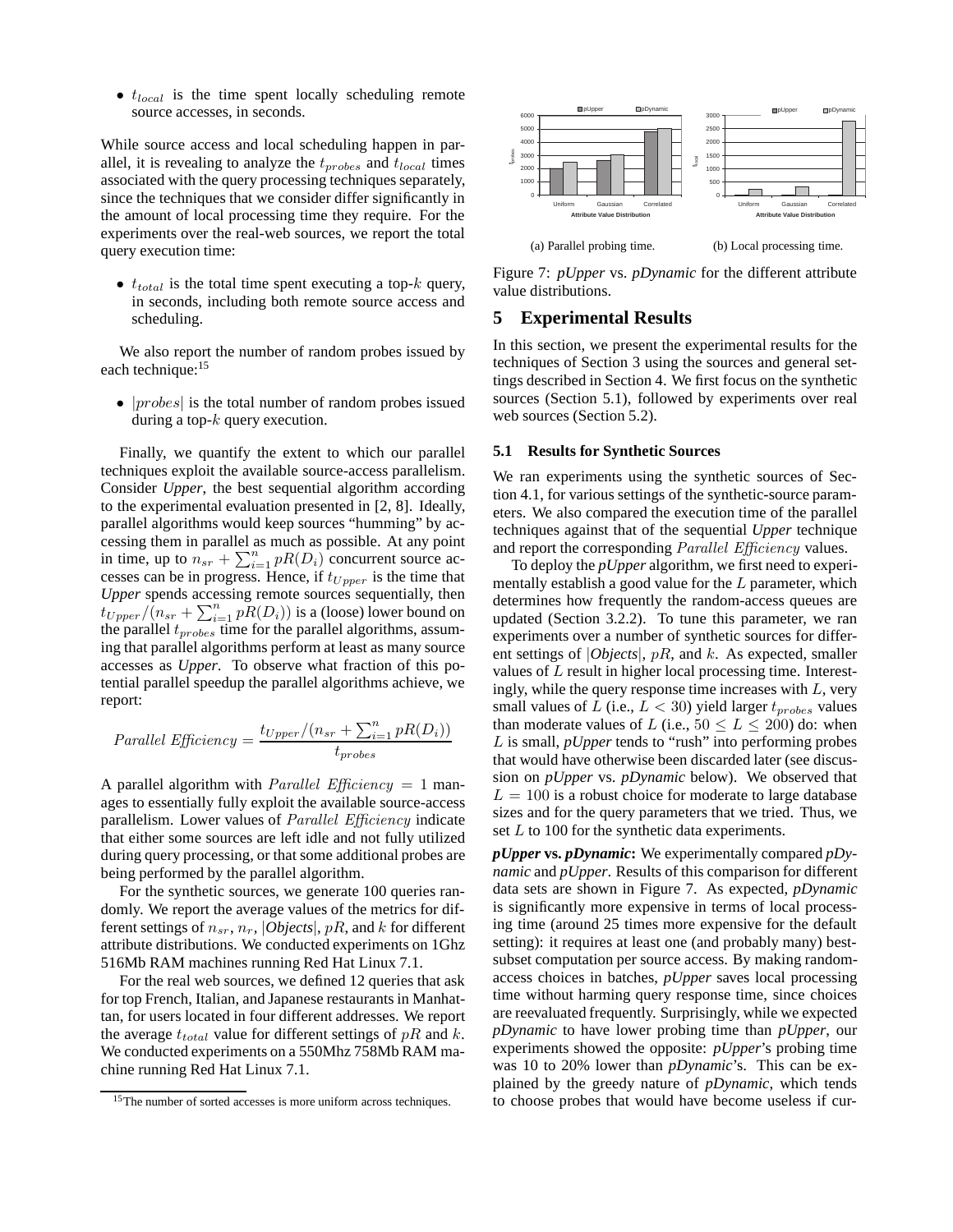

Figure 8: Effect of the number of objects requested  $k$  on the performance of *pTA* and *pUpper*.



Figure 9: Effect of the number of source objects |*Objects*| on the performance of *pTA* and *pUpper*.

rent outstanding probe results were known. Additionally, *pDynamic* tends to concentrate probes on the first few objects with the highest score upper bounds, whereas *pUpper* considers a wider range of objects. Since experiments on *pDynamic* are very expensive in local processing time and *pUpper* is consistently faster than *pDynamic*, we only consider *pUpper* in the rest of our evaluation. Also, we defer a comparison with *MPro-Constraints*, which as discussed only handles one *SR-Source*, until later in this section.

**Effect of the Number of Objects Requested** k**:** Figure 8 shows results for the default setting described in Table 1, with  $t_{probes}$  and *Parallel Efficiency* reported as a function of k. As k increases, the parallel time needed by *pTA* and *pUpper* increases since both techniques need to retrieve and process more objects (Figure 8(a)). The *pUpper* strategy consistently outperforms *pTA*. *pUpper*'s and *pTA*'s *Parallel Efficiency* decrease when we increase k beyond small values (Figure 8(b)). *pUpper* is particularly efficient for small values of k. For example, when  $k = 10$ ,  $pUp$ *per* has a *Parallel Efficiency* value of 0.76, which means it is only 30% slower than the ideal parallelization of *Upper*. When k increases, the best source subsets computed in *pUpper* tend to contain more sources (the  $k<sup>th</sup>$  expected value is low), which leads to smaller savings in terms of random accesses.

**Effect of the Number of Source Objects** |*Objects*|**:** Figure 9 shows the impact of |*Objects*|, the number of objects available in the sources. As the number of objects increases, the parallel time taken by both algorithms increases since more objects need to be processed. The parallel time of both *pTA* and *pUpper* increases approximately



Figure 10: Effect of the number of parallel accesses per source  $pR(D_i)$  on the performance of  $pTA$  and  $pUpper$ .



Figure 11: Performance of *pTA*, *pUpper*, and *MPro-Constraints* over different attribute value distributions (one *SR-Source*).

linearly with |*Objects*| (Figure 9(a)). *pUpper* scales better than *pTA*. Interestingly, *pUpper*'s *Parallel Efficiency* increases with the number of objects, while it decreases for *pTA* (Figure 9(b)): unlike *pTA*, *pUpper* carefully chooses what sources to probe for each object, thus saving random accesses.

**Effect of the Number of Parallel Accesses to each Source**  $pR(D_i)$ : Figure 10 reports performance results as a function of the total number of concurrent random accesses per source. As expected, the parallel query time decreases when the number of parallel accesses increases (Figure 10(a)). However, *pTA* and *pUpper* have the same performance for high  $pR(D_i)$  values. Furthermore, the *Parallel Efficiency* of both techniques dramatically decreases when  $pR(D_i)$  increases (Figure 10(b)). This results from a bottleneck on sorted accesses: when  $pR(D_i)$  is high, random accesses can be performed as soon as objects are discovered, and algorithms spend most of the query processing time waiting for new objects to be retrieved from the *SR-Source*s.

**Additional Experiments:** We also experimented with different attribute weights and source access times. Consistent with the experiments reported above, *pUpper* outperformed *pTA* for all weight-time configurations tested. We do not discuss these results further because of space limitations. Appendix A reports additional experimental results for varying numbers of sources and attribute-correlation data set configurations.

**Comparison with** *MPro-Constraints***:** Figure 11(a) com-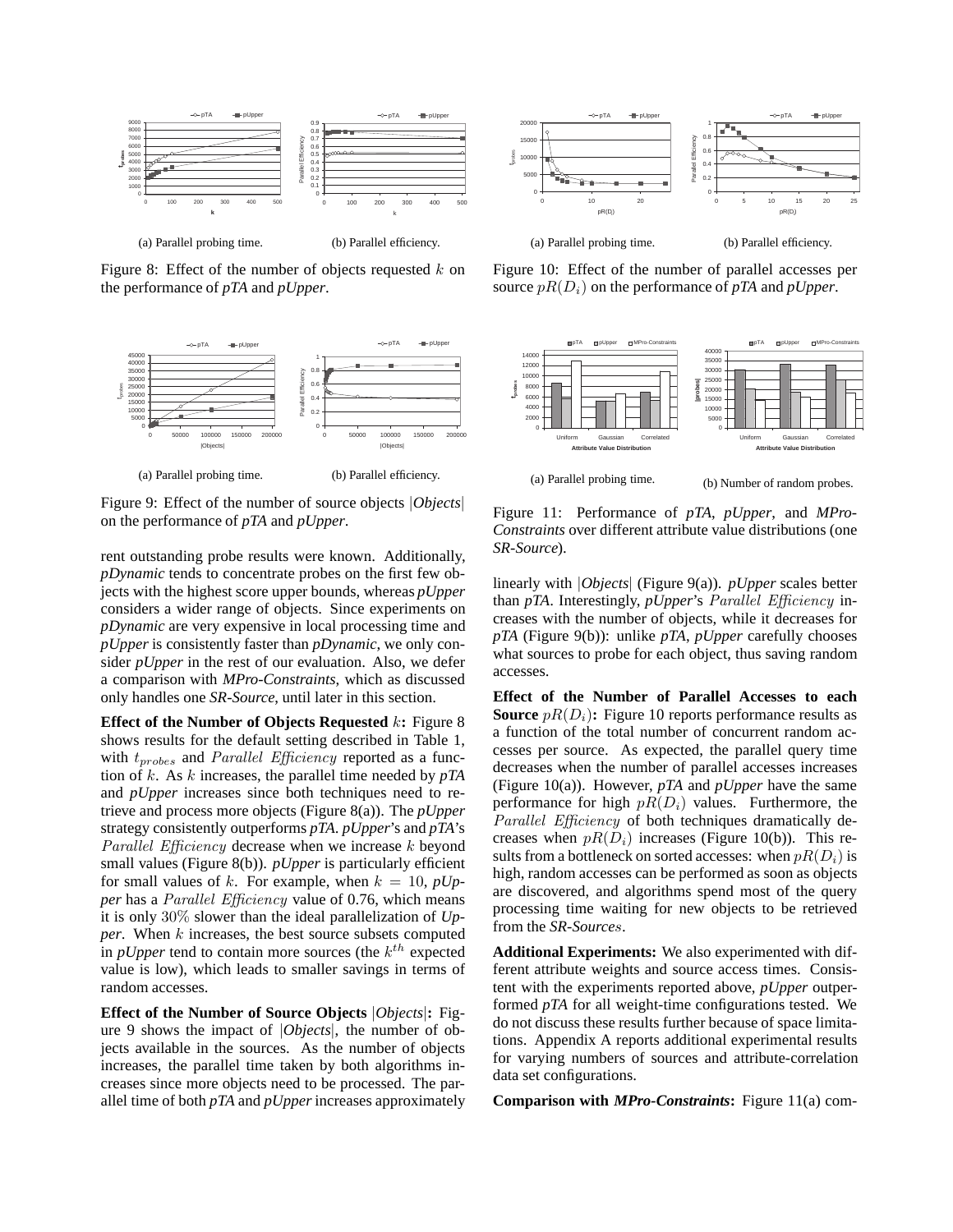

(a) Parallel time  $t_{total}$  as a function of k ( $pR(D_i)=2$ ).

(b) Parallel time  $t_{total}$  as a function of  $pR(D_i)$  ( $k = 5$ ).

Figure 12: Effect of the number of objects requested  $k$ (a) and the number of accesses per source  $pR(D_i)$  (b) on the performance of *pTA*, *pUpper*, and *Upper* over real web sources.

pares *pTA*, *pUpper*, and *MPro-Constraints* over different data distributions, when only one source provides sorted access. (As noted *MPro* was designed to handle only one *SR-Source*.) *MPro-Constraints* is slower than the other two techniques, because it does not take full advantage of source-access parallelism: a key design goal behind the original *MPro* algorithm is probe minimality. Then, potentially "unnecessary probes" to otherwise idle sources are not exploited, although they might help reduce overall query response time. Figure 11(b) confirms this observation: *MPro-Constraints* issues on average fewer randomaccess probes for our three data sets than both *pTA* and *pUpper*. The three techniques perform approximatively the same number of sorted accesses. As we discuss in Section 6, *MPro-Constraints* (and adaptations of *TA* and *pUpper*) are good candidates for the alternate scenario in which we attempt to minimize source load, rather than query response time.

#### **5.2 Results for Real Web Sources**

Our next results are for the real web sources described in Section 4.2. All queries evaluated consider 100 to 150 restaurants. During tuning of *pUpper* (Section 5.1), we observed that the best value for parameter  $L$  for small object sets is 30, which we use for these experiments.

Figure 12(a) shows the actual total execution time (in seconds) of *pTA*, *pUpper*, and the sequential algorithm *Upper* for different values of the number of objects requested  $k$ . Up to two concurrent accesses can be sent to each *R-Source*  $D_i$  (i.e.,  $pR(D_i) = 2$ ). Figure 12(b) shows the total execution time of the same three algorithms for a top-5 query when we vary the number of parallel random accesses available for each source  $pR(D_i)$ . (Note that pR does not apply to *Upper*, which is a sequential algorithm.) We also performed experiments varying the relative weights of the different sources, which we do not report due to space limitations. In general, our results are consistent with those for synthetic sources, and *pUpper* and *pTA* significantly reduce query processing time compared to *Upper*. We observed that a query needs 20 seconds on average to perform all needed sorted accesses, so no technique can return an answer in less than 20 seconds. For all methods, an initialization time that is linear in the number of parallel accesses is needed to create the Python subinterpreters (e.g., this time was equal to 12 seconds for  $pR(D_i)=5$ ). We do not include this uniform initialization time in Figure 12. Interestingly, we noticed that sometimes source random access time increases when the number of parallel accesses to that source increases, which might be caused by sources slowing down accesses from a single application after exceeding some concurrency level, or by sources not being able to handle the increased parallel load. When the maximum number of accesses per source is 10, *pUpper* returns the top- $k$  query results in 35 seconds. For a realistic setting of five random accesses per source, *pUpper* is the fastest technique and returns query answers in less than one minute. In contrast, the sequential algorithm *Upper* needs seven minutes to return the same answer. In a web environment, where users are unwilling to wait long for an answer and delays of more than a minute are generally unacceptable, *pUpper* manages to answer top-k queries in drastically less time than its sequential counterparts.

**Conclusions of Experiments:** We evaluated *pTA* and *pUpper* on both synthetic and real-web sources. Both algorithms exploit the available source parallelism, while respecting source-access constraints. Our results show that parallel probing significantly decreases query processing time. For example, when the number of available concurrent accesses over six real web sources is set to five per source, *pUpper* performs 9 times faster than its sequential counterpart *Upper*, returning the top-k query results –on average– in under one minute. In addition, our techniques are faster than our adaptation of *Probe-Parallel MPro*.

# **6 Minimizing Source Load**

The main focus of this paper is on minimizing the total parallel query processing time while observing source-access constraints. We now discuss a different optimization scenario, where source load is the minimization objective. In other words, we now attempt to minimize the number of probes that we issue, while still exploiting parallelism whenever possible. Such a scenario would be appropriate for "pay-per-view" sources, or to maximize throughput when many queries are competing for source access. We present some preliminary discussion on how to adapt the algorithms of Section 3 to reduce their required source load, and also report an initial experimental evaluation of the competing strategies.

In the spirit of minimizing source load, all the techniques that we discuss below perform sorted accesses on only one *SR-Source*, and attempt to minimize the number of random accesses for the objects retrieved from the *SR-Source*. If multiple *SR-Source*s are available, one source is arbitrarily chosen for sorted access (e.g., the source with the highest associated query weight). This helps avoid redundant accesses (sorted access on an attribute value that was retrieved via random access). To min-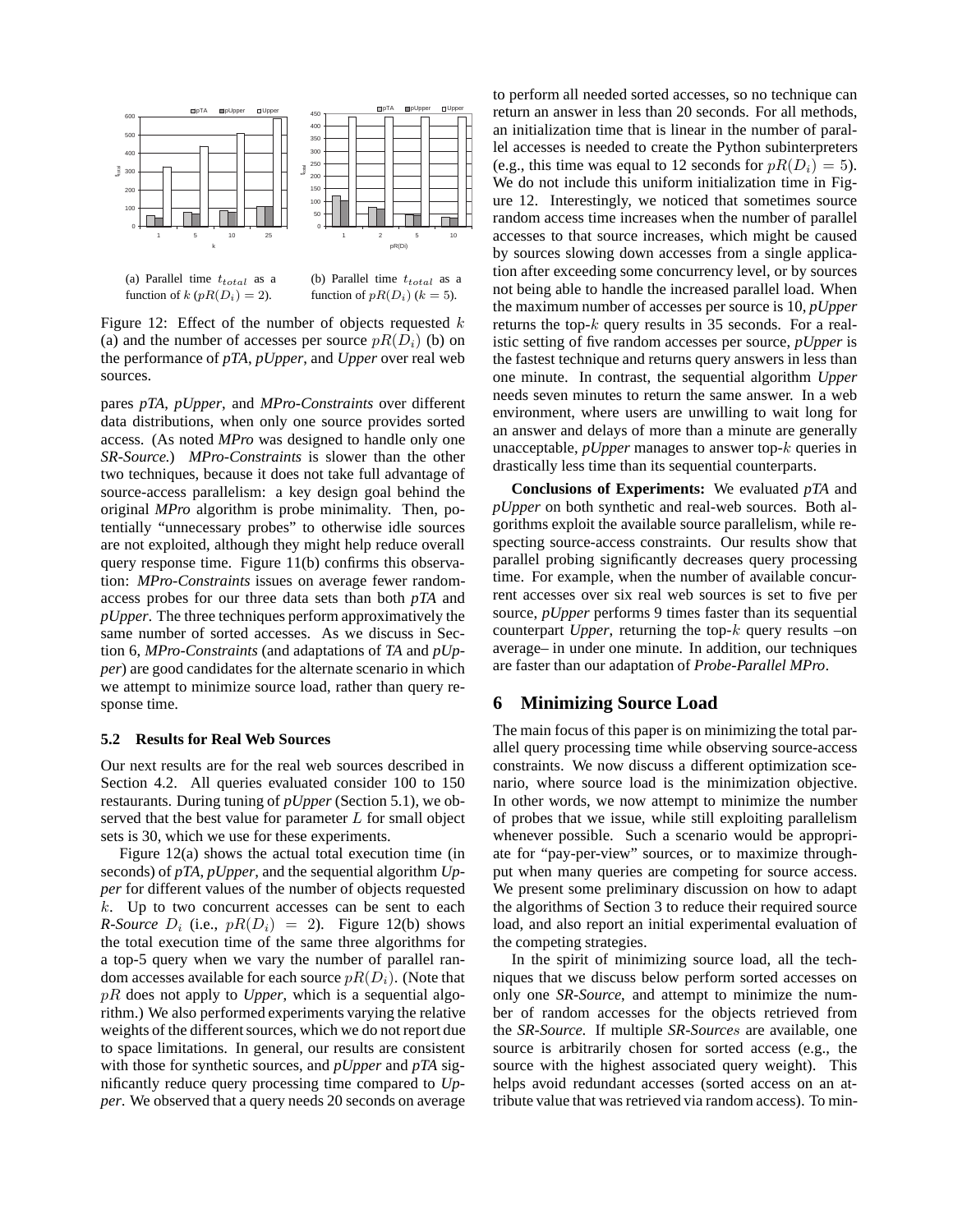

(a) Number of random probes. (b) Parallel probing time.

Figure 13: Performance of *pTA*, *pUpper*, and *MPro-Constraints* over different attribute value distributions (one *SR-Source*).

imize the number of sorted-access probes, sorted accesses to the *SR-Source* are stopped as soon as no undiscovered objects can be part of the top- $k$  query answer.

*pmUpper/MPro-Constraints***:** To minimize query response time, *pUpper* aggressively issues probes that might not be strictly necessary to reach a solution. To minimize source load, we adapt *pUpper* so that it only issues probes for the current top-k objects, following the generalization of Property 1 (Section 3.1) in [3]. Furthermore, to favor "high impact" sources, which would hopefully help reduce the number of random probes needed, we do not consider source access time during scheduling. Instead, we use the query weight of the sources as the only criterion for choosing sources. We refer to the resulting algorithm as *pmUpper*. Interestingly, *pmUpper* uses the same random-probe order for each object, since now time (and congestion) are not considered during source-access scheduling. Therefore, *pmUpper* and *MPro-Constraints* become virtually the same algorithm, if we order sources for *MPro-Constraints* just by their query weight (rather than by their associated weight/access-time ratio as before).

*TA-EP***:** The original *TA* algorithm [6] probes each object in turn and decides whether to continue processing a new object based on the (complete) scores of the previously probed objects. Therefore, to strictly minimize the number of probes we need to process objects one at a time. However, rather than completely probing each retrieved object, we can use the shortcut condition presented in [2] for the *TA-EP* variant of *TA*. *TA-EP* is a sequential algorithm that follows the *TA* algorithm but stops probing an object as soon as it can be shown not to be in the query result.

*Experiments***:** Figure 13(a) reports the number of random probes performed by the two source-load minimization algorithms, *pmUpper/MPro-Constraints* and *TA-EP*, against that of *pUpper*, for the experimental setting of Section 5.1 with one *SR-Source* and five *R-Source*s. (*wUpper* is explained below.) As expected, *pmUpper/MPro-Constraints* and *TA-EP* perform fewer random probes than *pUpper*, with *pmUpper/MPro-Constraints* performing fewer probes than any other technique. However, *pmUpper/MPro-Constraints* and *TA-EP* are slower than *pUpper*(Figure 13(b)): the latter algorithm was designed to

minimize response time and is therefore able to exploit parallelism more aggressively than the other two algorithms (e.g., the average source utilization for *pUpper* is 95% over the *Correlated* data set, while it is only 25% and 4% for *pmUpper/MPro-Constraints* and *TA-EP*, respectively). *TA-EP* is of course much slower than all other techniques as it accesses sources sequentially. All techniques perform a similar number of sorted accesses.

*wUpper***:** So far, we have discussed query processing techniques that either minimize response time or source load. A simple variation of *pmUpper*, however, exhibits an interesting trade-off between response time and source load: the new algorithm, *wUpper*, considers source congestion during scheduling, and hence incorporates the Section 3.2.1 waiting times when scheduling probes specifically for each individual object. *wUpper* might then not choose the source with the "highest impact" for an object but rather settle for a probe that can be performed immediately. However, *wUpper* only probes objects that will have to be probed (Property 1). By considering source availability in its choices, *wUpper* exhibits low query response times (Figure 13(b)). At the same time, *wUpper* performs only slightly more probes than *pmUpper/MPro-Constraints* (Figure 13(a)). In short, *wUpper* is just a good initial "trade-off" algorithm. A thorough study of how to achieve an appropriate balance of response time and throughput for a specific workload is subject of interesting future work.

# **7 Related Work**

To process top- $k$  queries over multimedia attributes, Fagin et al. proposed a family of algorithms over *SR-Source*s [5, 6]. These algorithms can evaluate top- $k$  queries that involve several independent multimedia "subsystems," each producing scores that are combined using arbitrary monotonic aggregation functions. In an expanded version of [6], Fagin et al. presented a variation of their algorithms to handle *R-Source*s. We discussed adaptations of these algorithms to our parallel access model in Sections 4.3 and 6, and compared them experimentally against our other parallel algorithms.

Nepal and Ramakrishna [11] and Güntzer et al. [9] presented variations of Fagin et al.'s TA algorithm [6] for multimedia query processing. The MARS system [12] also uses variations of the TA algorithm and views queries as binary trees where the leaves are single-attribute queries and the internal nodes correspond to "fuzzy" query operators. Chaudhuri and Gravano built on Fagin's original FA algorithm [5] and proposed a cost-based approach for optimizing the execution of top- $k$  queries over multimedia repositories [4]. Their strategy translates a given top- $k$  query into a selection query that returns a (hopefully tight) superset of the actual top- $k$  tuples.

More recently, Chang and Hwang [3] presented *MPro*, an algorithm to optimize the execution of *expensive predicates* for top-k queries, rather than for our web-source scenario. As such, their "probes" are typically not as ex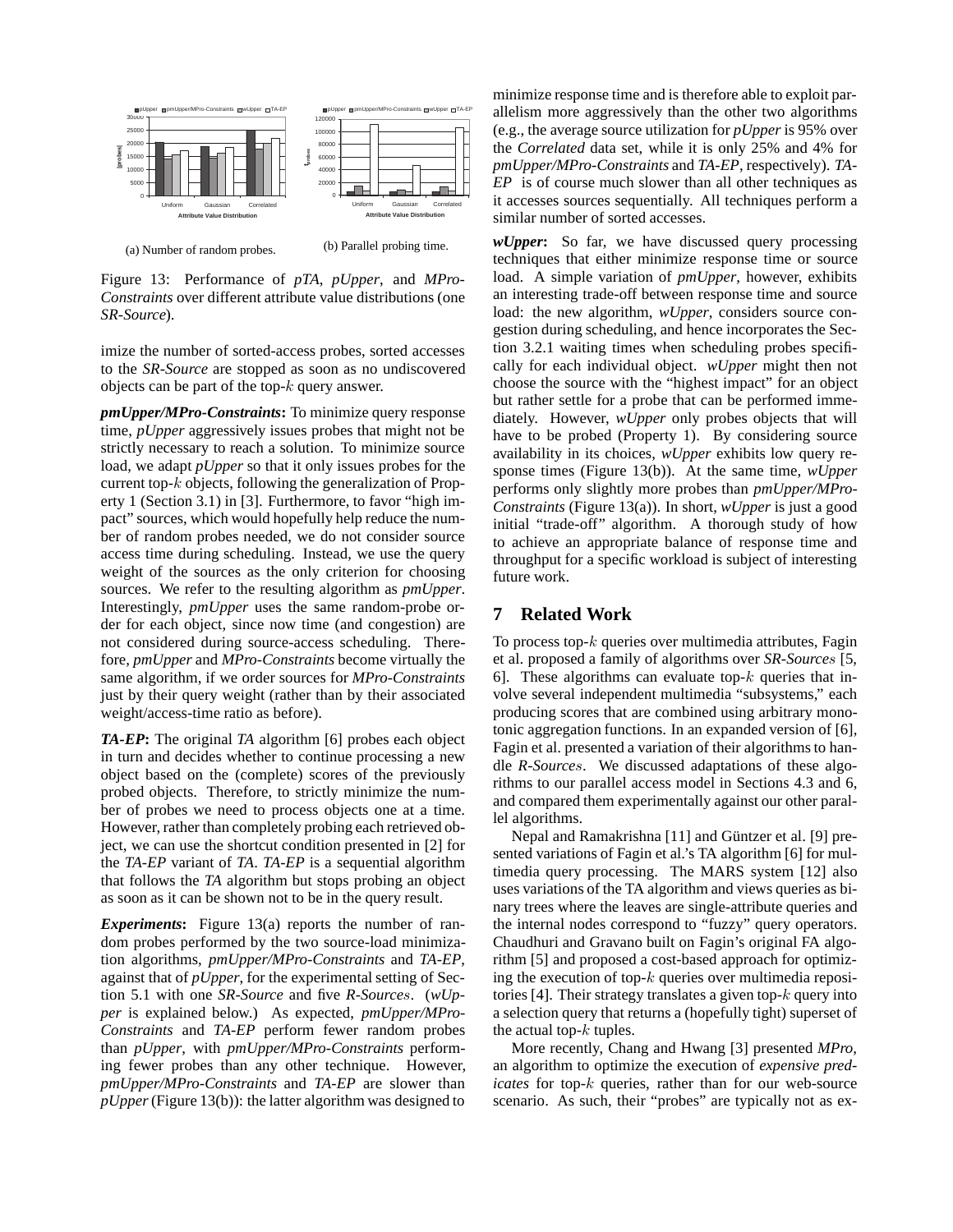pensive as our web-source accesses, hence the need for faster probe scheduling. Unlike *Upper*, *MPro* assumes a fixed schedule of accesses to *R-Source*s, and thus selects which object to probe next but ignores source selection on a per-object basis. In the same paper, Chang and Hwang briefly discussed parallelization techniques for *MPro* and proposed the *Probe-Parallel-MPro* algorithm, which sends one probe per object for the k objects with the highest score upper bounds. We adapted this algorithm so that it observes source-access constraints and evaluated it experimentally in Section 6. A second proposed parallelization of *MPro*, *Data-Parallel MPro*, partitions the objects into several processors and merges the results of each processor's individual top- $k$  computations. This parallelization is not applicable to our scenario where remote autonomous web sources "handle" specific attributes of *all* objects.

Bruno et al. [2] presented *Upper* (Section 3.1) and other sequential algorithms for our top- $k$  query setting, but handled only one *S-Source* (or *SR-Source*) and several *R-Source*s. This restriction is relaxed in [8] to allow for a more flexible scenario of any number of *SR-Source*s and *R-Source*s. Bruno et al.'s original model [2] is a specific instance of this more flexible scenario: when only one *SR-Source* is available, it will only be accessed in sorted access because of the no "wild guesses" restriction. A scenario with several *S-Source*s (with no random-access interface) is problematic: to return the top- $k$  objects for a query together with their scores, as required by our query model, we might have to access *all* objects in some of the *S-Source*s to retrieve the corresponding attribute score for one of the top- $k$  objects. This can be extremely expensive in practice. Fagin et al. presented the *NRA* algorithm [6] to deal with multiple *S-Source*s; however *NRA* only identifies the top- $k$  objects and does not compute their final scores.

The WSQ/DSQ project [7] presented an architecture for integrating web-accessible search engines with relational DBMSs. The resulting query plans can manage asynchronous external calls to reduce the impact of potentially long latencies. This *asynchronous iteration* is closely related to our handling of concurrent accesses to sources. Finally, Avnur and Hellerstein introduced "Eddies" [1], a query processing mechanism that reorders operator evaluation in query plans. This work shares the same design philosophy as *pUpper*, where we dynamically choose the sources to access next for each object depending on previously extracted probe information.

# **8 Conclusion**

Sequential top- $k$  query processing techniques over webaccessible sources do not take advantage of the inherently parallel access nature of web sources, and spend most of their query execution time waiting for web accesses to return. In this paper, we presented efficient *parallel* top-k query processing techniques to minimize query response time while taking source-access constraints that arise in real-web settings into account. We evaluated our new algorithms experimentally using both synthetic and real web sources. Our evaluation showed that our techniques manage to circumvent the high latency of web-source accesses, and perform significantly better than sequential processing strategies in terms of query processing time. In addition, we discussed algorithms for the alternate optimization goal of minimizing source load, and presented preliminary results for this scenario.

# **References**

- [1] R. Avnur and J. M. Hellerstein. Eddies: Continuously adaptive query processing. In *Proc. of the 2000 ACM International Conference on Management of Data (SIGMOD'00)*, 2000.
- [2] N. Bruno, L. Gravano, and A. Marian. Evaluating top-k queries over web-accessible databases. In *Proc. of the 2002 International Conference on Data Engineering (ICDE'02)*, 2002.
- [3] K. C.-C. Chang and S.-W. Hwang. Minimal probing: Supporting expensive predicates for top-k queries. In *Proc. of the 2002 ACM International Conference on Management of Data (SIGMOD'02)*, 2002.
- [4] S. Chaudhuri and L. Gravano. Optimizing queries over multimedia repositories. In *Proc. of the 1996 ACM International Conference on Management of Data (SIGMOD'96)*, 1996.
- [5] R. Fagin. Combining fuzzy information from multiple systems. In *Proc. of the Fifteenth ACM Symposium on Principles of Database Systems (PODS'96)*, 1996.
- [6] R. Fagin, A. Lotem, and M. Naor. Optimal aggregation algorithms for middleware. In *Proc. of the Twentieth ACM Symposium on Principles of Database Systems (PODS'01)*, 2001. Expanded version appears on http://www.almaden.ibm.com/cs/ people/fagin/.
- [7] R. Goldman and J. Widom. WSQ/DSQ: A practical approach for combined querying of databases and the web. In *Proc. of the 2000 ACM International Conference on Management of Data (SIG-MOD'00)*, 2000.
- [8] L. Gravano, A. Marian, and N. Bruno. Evaluating top- $k$  queries over web-accessible databases. Technical report, Columbia University, July 2002.
- [9] U. Güntzer, W.-T. Balke, and W. Kießling. Optimizing multi-feature queries for image databases. In *Proc. of the Twenty-sixth International Conference on Very Large Databases (VLDB'00)*, 2000.
- [10] D. Mills. Internet delay experiments; RFC 889. In *ARPANET Working Group Requests for Comments*, number 889. SRI International, Menlo Park, CA, Dec. 1983.
- [11] S. Nepal and M. V. Ramakrishna. Query processing issues in image (multimedia) databases. In *Proc. of the 1999 International Conference on Data Engineering (ICDE'99)*, 1999.
- [12] M. Ortega, Y. Rui, K. Chakrabarti, K. Porkaew, S. Mehrotra, and T. S. Huang. Supporting ranked Boolean similarity queries in MARS. *TKDE*, 10(6):905–925, 1998.
- [13] S. A. Williams, H. Press, B. P. Flannery, and W. T. Vetterling. *Numerical Recipes in C: The art of scientific computing*. Cambridge University Press, 1993.